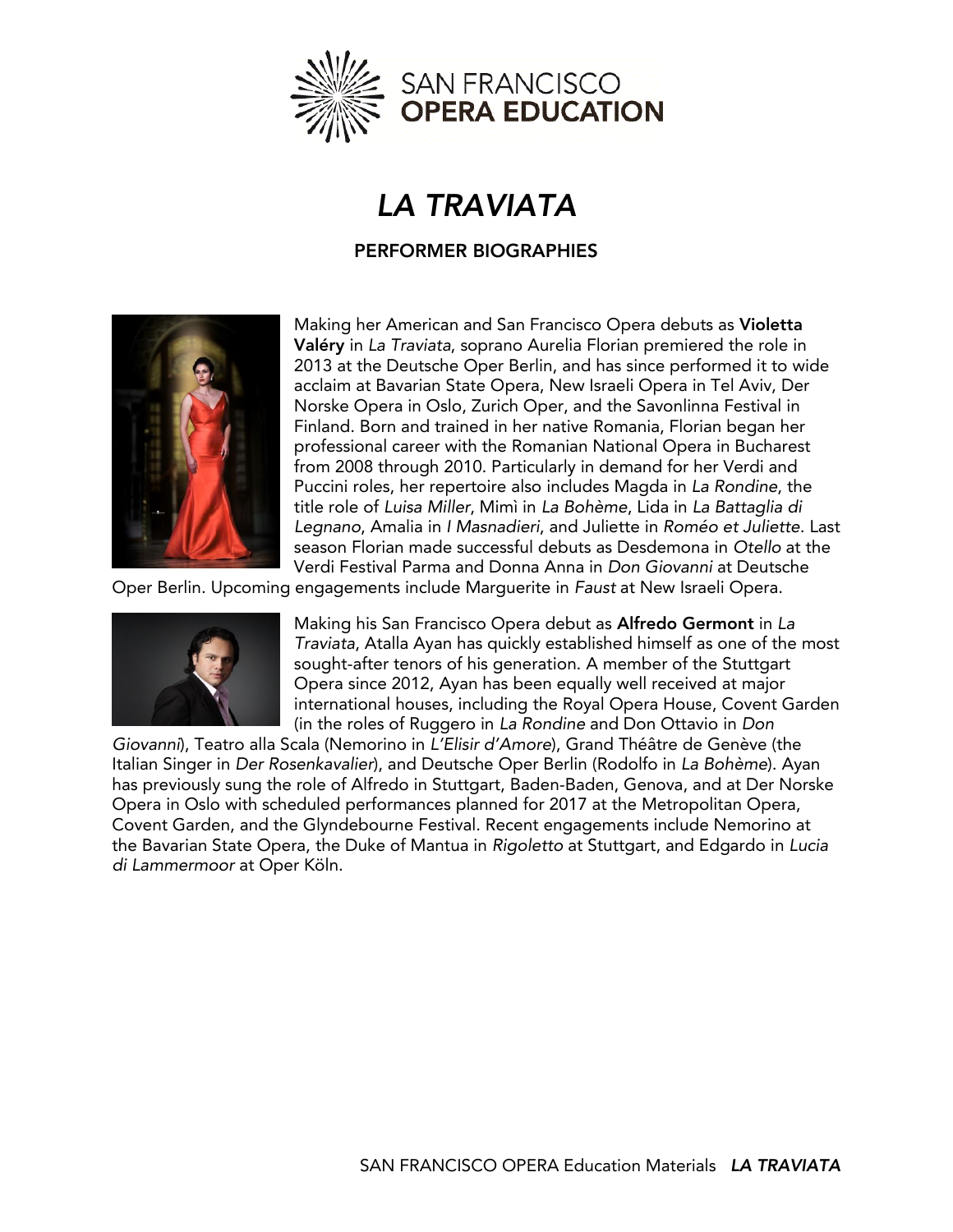

Traviata, baritone Artur Ruciński experienced his career breakthrough<br>in spring 2010, when conductor Daniel Barenboim invited him to sing in spring 2010, when conductor Daniel Barenboim invited him to sing<br>the title role of Eugene Onegin under his baton and alongside tenor Rolando Villazón at the Deutsche Staatsoper Berlin. Other highlights include Francesco di Moor in I Masnadieri at Venice's La Fenice, Comte de Luna in *Il Trovatore* at the Salzburg Festival, Ford in Falstaff at Frankfurt Opera, Paolo Albiani in Simon Boccanegra at La Scala, Giorgio Germont in *La Traviata* at the Royal Opera House, Covent Garden, and the title role of *Don Giovanni* at Paris' Opéra Bastille. Last season, he made his Metropolitan Opera debut as Sharpless in Madama Butterfly and returned to the Royal Opera House as Eugene Onegin and as Lord Ashton in Lucia di Lammermoor. Future plans

include his debut at the New National Theatre in Tokyo as Lord Ashton and return engagements to Barcelona's Gran Teatre del Liceu, appearing as Comte de Luna, and at the engagements to Barcelona's to Barcelona's del License and at the Luna, and at the Luna, and at the Luna, and a Royal Opera House, as Giorgio Germont.



After receiving her training as a San Francisco Opera Adler Fellow<br>(2012–13) and LA Opera Domingo Thornton Young Artist, mezzosoprano Renée Rapier (Flora Bervoix) has gone on to make debuts at LA Opera, Wolf Trap Opera, Opera Theatre of St. Louis, the Ravinia Festival, and Seattle Opera. Her 2016-17 season includes returns to Seattle Opera, Opera Parallèle, and a debut with the LA Philharmonic. Rapier was the 2012 winner of the Palm Springs Opera Guild Competition, and the 2013 Brava! Opera Theater and James M. Collier Young Artist Program Vocal Competition. She also was a 2011 Metropolitan Opera National Council Auditions national semifinalist, a finalist of the 2013 Seoul International Music Competition, and a semifinalist at Operalia 2015. She appeared as Mercédès in the

Company's 2016 production of Carmen.



Amitai Pati (**Gastone de Letorières**) is a tenor of Samoan descent who Academy of Voice under the tutelage of tenor Dennis O'Neill. As a participant of the 2016 Merola Opera Program, he performed his first principal role as Ferrando in Così fan tutte. Pati won the Lexus SongQuest in 2012 and the Waiariki Institute of Technology NZ Aria in 2015. In 2014, he was invited to be a part of the Young Singers Project in Salzburg, Austria, where he appeared in performances and concerts in Salzburg, Austria, Austria, where he appeared in performances and senses to<br>including *La Favorite* with Elīna Garanča, Juan Diego Flórez and<br>Ludovic Tézier, and the tenor solo in a production of Mozart's Ludovic Tézier, and the tenor solo in a production of Mozart's<br>Spatzenmesse. Pati has extensive experience in choral singing, having performed and toured with the New Zealand Youth Choir, the Graduate Choir and the Auckland University Choir. He has sung in master classes with the likes of Joseph Rouleau, Della Jones, Dame

Josephine Barstow, Dame Anne Murray, Maestro Richard Bonynge and Dame Kiri Te Kanawa. Pati, along with his brother Pene Pati and their cousin Moses Mackay, comprise the highly Patition County is brother Patition of the Machinese Mathematical Contemporary, contemporary, contemporary successful New Zealand vocal trio SOL3 MIO, which mixes both classical and contemporary music.